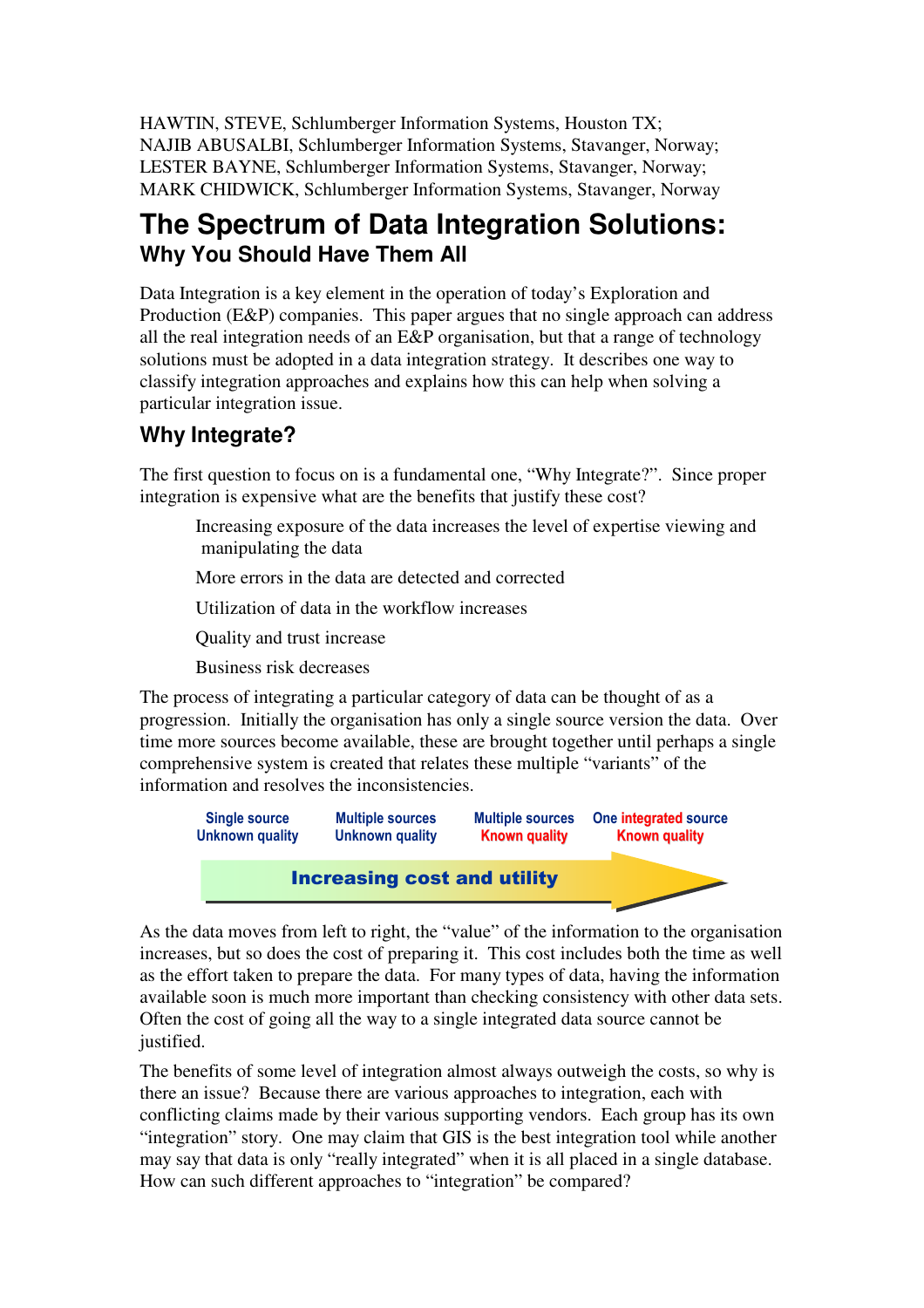### **The Integration Spectrum**

There are a range of approaches to integration and also a number of ways to compare them. One useful classification scheme is to think of integration solutions as occurring along a "spectrum".



On the left side there are approaches that merely display information from multiple sources, performing the integration only visually. On the right side, the data is integrated by the process of migration into a single consistent structure, simplifying further data manipulation by automated processes, and helping to ensure data integrity through business rules that are now enforceable.

This paper highlights the four groups of approaches along this spectrum that are in common use today: Aggregation; Abstraction; Transfer and Consolidation.

## **Visual Aggregation**

Visual Aggregation brings the data together on the user's display without attempting to validate it through business rules. For example GIS and "web portal" solutions allow the user to relate information from a range of sources that have no well defined underlying connection.

This approach has the advantage that it does not require complex processes to confirm data consistency before it can be applied. This usually results in a more up-to-date set of information being available, often a crucial element in the success of the solution. In addition it can provide a good mechanism for relating "higher level" business objects, without being slowed down by the "technical details" that can often make less flexible approaches more expensive to implement.

This flexibility comes at a price in that data that is integrated this way does not lend itself to further processing. While visual integration helps provide a high level summary it does not assist in enforcing consistency or in later automated processing, such as quality checks.

## **Abstraction**

Abstraction provides an intermediate layer that isolates the applications from the details of information accessible from a variety of locations. This is achieved by summarising the actual data using a more abstract set of "business objects".

In Visual Aggregation there are no constraints placed on the data that is accessible. Under Abstraction, however, it is important that there is consistency in the way



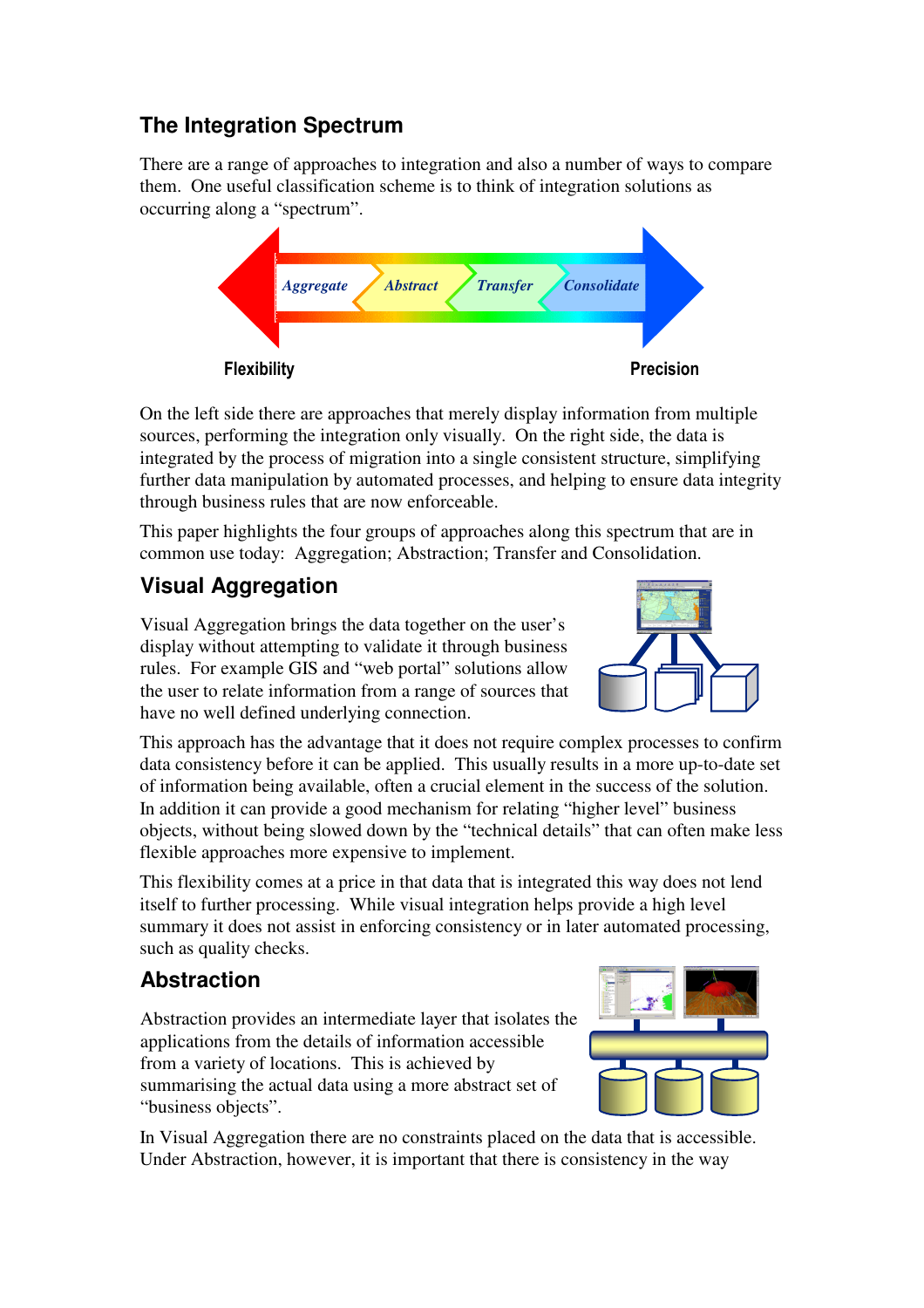entities are identified in the various data sources. The system must be able to recognize two different renditions of "the same" real world business object.

Abstraction leads to integration solutions that are powerful and can be easy to install. Some processing on the data can be carried out, although normally performance requirements constrain this to the most commonly used attributes.

It is often complex to create the "Data Adaptors" that mediate between the abstraction framework and the external data sources. This is especially true where local conventions change the way that data is stored. In addition the generic object definition provided by the framework can never meet the needs of all possible applications.

Even when it is possible to run applications that can extract information from many possible sources there will normally be good business reasons for restricting how the abstraction system is used. For example, if the company's business processes define the location where approved well headers are to be found then the abstraction system will be prevented from obtaining them from alternate locations.

One of the advantages of this approach is that the management of data is kept closer to the data sources. This implies that other tactics are required to fulfil the more traditional data management tasks.

#### **Transfer**

Transfer performs the classic extract, transform, load (ETL) sequence to copy data from where it is to where it needs to be. At the moment this is the most widely adopted approach to Data Integration and can support any complexity of data flow.



The main advantage of this approach is that it can apply any transformation to the data as part of the copying process. This is just as well, since the data must conform exactly with the restraints of the target before it can be successfully inserted.

Transfer approaches can bring together data from a wide variety of locations, making this the only viable way to integrate certain legacy and proprietary data sources. For some kinds of data, such as off-line information, there is no option but to duplicate the data via a transfer.

The data being transferred can also be captured in a format-independent form for archiving and transmission to remote locations. The view of the transfer can be easily tailored to the end-user's requirements, showing only those aspects that are important.

However, even with all these advantages, the transfer approach does of course lead to data duplication, with all the well-known difficulties that this implies.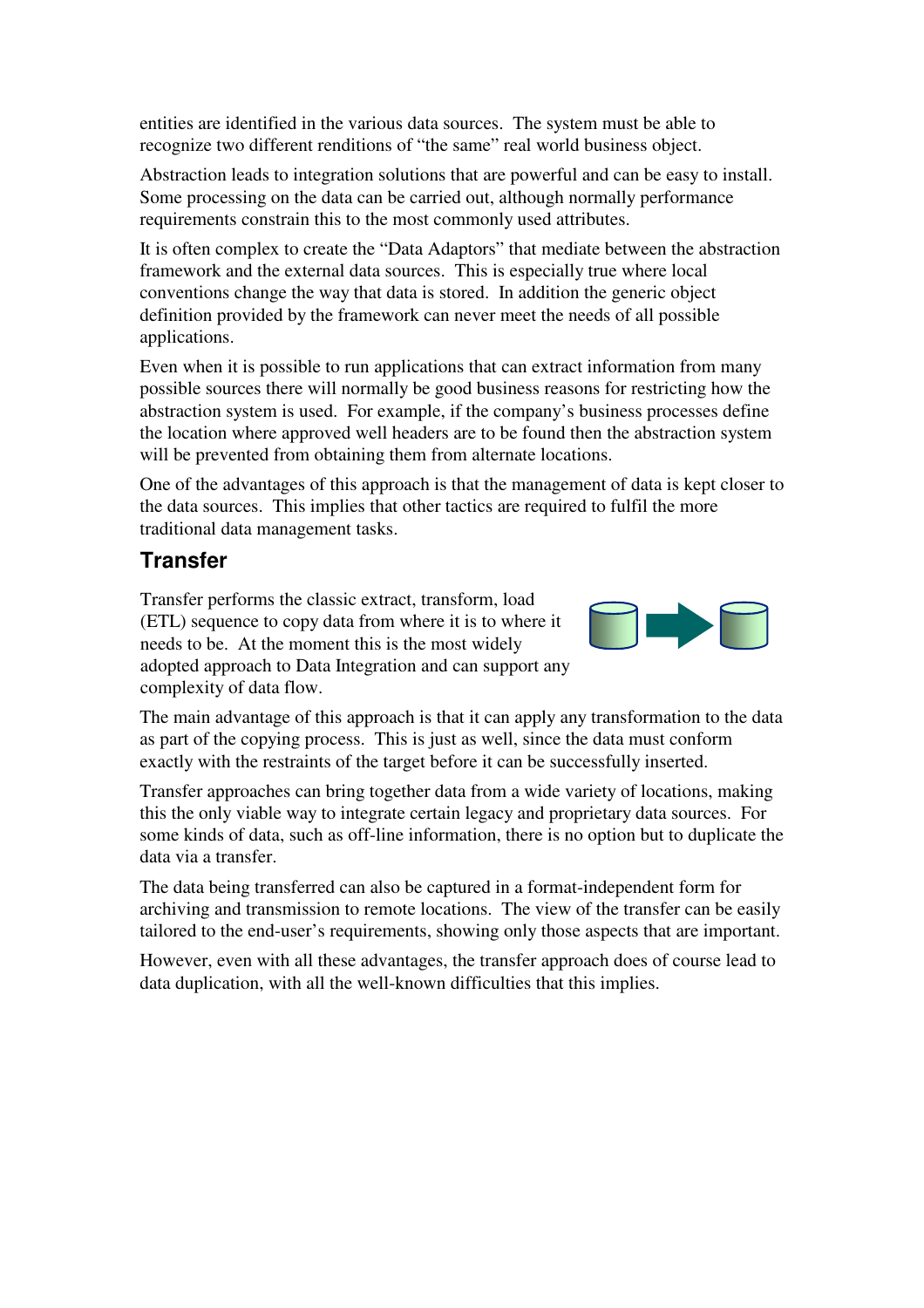### **Consolidation**

The most precise form of integration is to consolidate all the data into a single repository. If information is available from a single consistent location it simplifies the task of subsequent processing as well as making logical groupings of data readily available for a wide range of applications.



This approach makes the later task of data management much easier. For example with a single trusted location the management of entitlements is simplified. By having a single "master" location the difficulties of data duplication are also eliminated.

The difficulty with this approach is primarily the cost due to: the effort it takes to initially implement; the complexity of transforming the data; and the time involved in carrying out the necessary data quality checks. In addition, there are categories of information that cannot readily be made to fit into a single repository in an effective way, leading to the holding of data in a form that does not readily meet the needs of applications or without some essential related or contextual information.

#### **Integration as a partnership**

A number of factors determine the success of an integration solution, not just the underlying approach being used, but also the degree of partnership between the solution provider and the end users.

Traditionally vendors have selected an integration technology and then attempted to discover the customer's business processes that it addresses. This "push" approach requires a detailed understanding of the vendor's tools, features and functions. It can be effective when customers are unfamiliar with the advantages of using a newly available technique.

A better alternative has been for customers to "pull" technology by asking vendors to advise on the best technology to address particular business issues. This relies more on a detailed understanding of the customer's business processes and constraints, but vendor "bias" is normally an issue.

An even more effective way to arrive at successful solutions is to treat data integration as a partnership between the E&P company and a well versed solution provider. This requires a melding of talents to deploy the most effective tools for the challenges ahead. It is critical that you select a partner that is familiar with the range of technologies covering the whole integration spectrum. Such a vendor will be able to propose and help implement solutions to fit your needs rather than fitting their preferred technology to your requirements.

#### **Conclusion**

Integration improves exposure, and by extension, the value and quality of information to facilitate workflow and reduce business risk. It is an important element of the way that the E&P business process operates.

The various approaches that are commonly used today to provide integration can be classified within the "integration spectrum". No single one of them addresses all the business needs of a customer, a complete solution requires a combination of all of